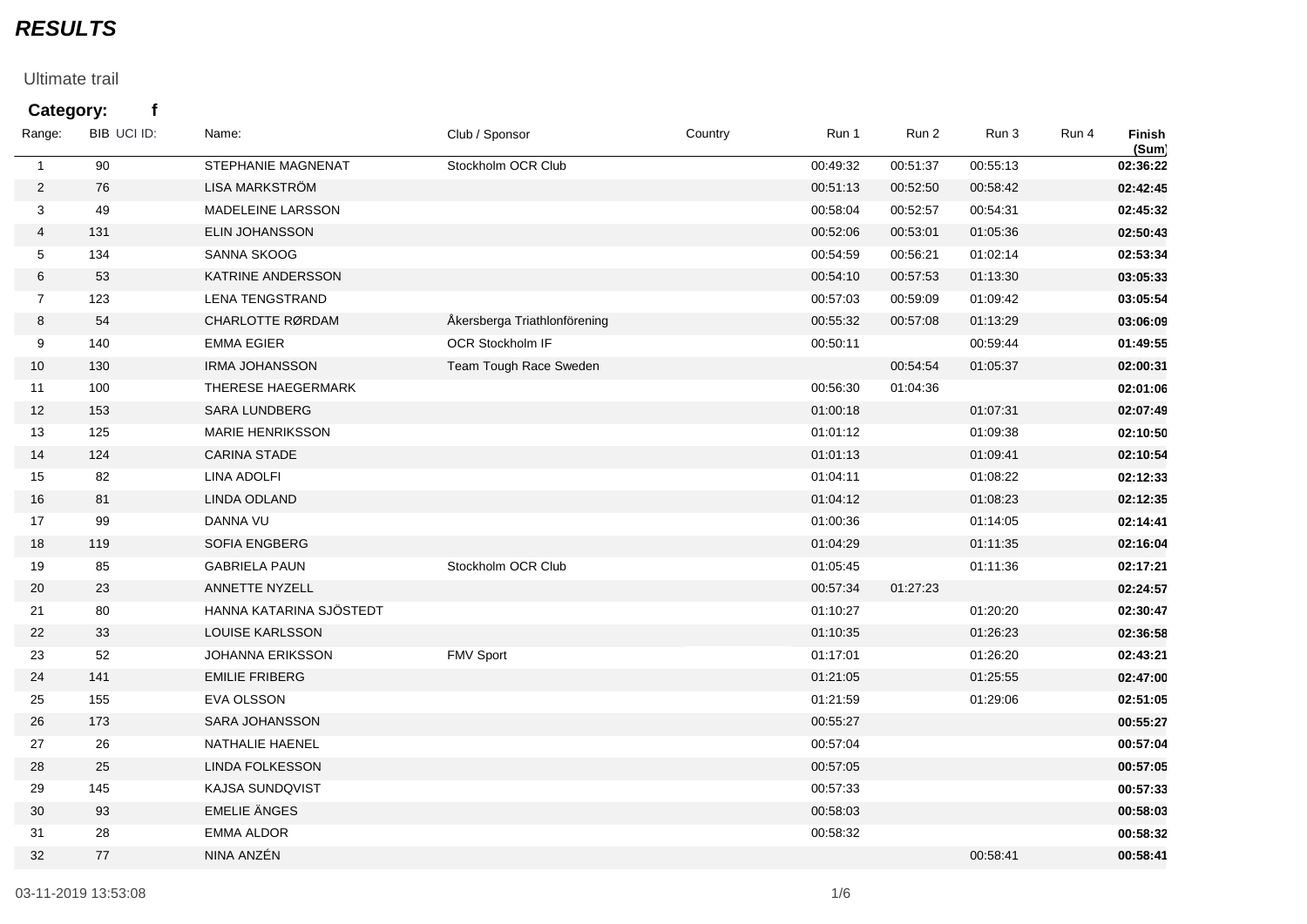| 33             | 128         | ÅSA CLAAR                |                          |         | 01:00:17 |          |          |       | 01:00:17        |
|----------------|-------------|--------------------------|--------------------------|---------|----------|----------|----------|-------|-----------------|
| 34             | 171         | <b>MALIN WALNESTEDT</b>  | Team United Blue Light   |         | 01:00:29 |          |          |       | 01:00:29        |
| 35             | 116         | JOHANNA PERSSON          |                          |         | 01:00:31 |          |          |       | 01:00:31        |
| 36             | 39          | KATARINA SÖDERBÄCK       |                          |         |          | 01:02:08 |          |       | 01:02:08        |
| 37             | 89          | MICHAELA JONSSON         | Fiffigt.se               |         |          |          | 01:02:25 |       | 01:02:25        |
| 38             | 104         | JOSEFINE PEDERSEN        |                          |         | 01:04:29 |          |          |       | 01:04:29        |
| 39             | 142         | <b>LENA HOLM</b>         |                          |         |          |          | 01:04:56 |       | 01:04:56        |
| 40             | 169         | <b>CECILIA ANDER</b>     |                          |         |          |          | 01:06:27 |       | 01:06:27        |
| 41             | 32          | ELIZA LINDQVIST          |                          |         | 01:06:35 |          |          |       | 01:06:35        |
| 42             | 101         | JEANETTE LÖVQVIST        |                          |         |          |          | 01:07:18 |       | 01:07:18        |
| 43             | 111         | NIKITA MOOIJ             |                          |         | 01:07:41 |          |          |       | 01:07:41        |
| 44             | 126         | <b>GINA ABBIATI</b>      |                          |         |          |          | 01:07:53 |       | 01:07:53        |
| 45             | 36          | ERIKA ROLIN              | Team Valkyria            |         | 01:08:22 |          |          |       | 01:08:22        |
| 46             | 177         | <b>MARIA LINDBERG</b>    |                          |         |          |          | 01:11:26 |       | 01:11:26        |
| 47             | 163         | <b>TINA CARELL</b>       |                          |         |          |          | 01:12:06 |       | 01:12:06        |
| 48             | 170         | ÅSA KARIVAINIO           |                          |         |          |          | 01:12:06 |       | 01:12:06        |
| 49             | 108         | <b>EBBA CEDRUM</b>       |                          |         | 01:13:36 |          |          |       | 01:13:36        |
| 50             | 109         | <b>CHARLOTTE MARTIN</b>  |                          |         | 01:13:38 |          |          |       | 01:13:38        |
| 51             | 55          | ÅSA JUHLIN               |                          |         | 01:19:09 |          |          |       | 01:19:09        |
| 52             | 69          | <b>ERIKSSON MIKAELA</b>  |                          |         |          | 01:23:32 |          |       | 01:23:32        |
| 53             | 87          | EIJA HEDLUND             |                          |         | 01:28:14 |          |          |       | 01:28:14        |
| 54             | 57          | MARIA WALLANDER HALÉN    |                          |         | 01:34:34 |          |          |       | 01:34:34        |
| 55             | 65          | <b>SARA GUNNARSSON</b>   | Team Djungelgymmet       |         |          |          |          |       | 00:00:00        |
| 56             | 122         | SOFIA APPELBERG          | <b>Team Ultimate OCR</b> |         |          |          |          |       | 00:00:00        |
| 57             | 63          | CAROLINA FRANCISCANGELIS | Stockholm OCR Club       |         |          |          |          |       | 00:00:00        |
| 58             | 151         | <b>INGRID APPELBERG</b>  |                          |         |          |          |          |       | 00:00:00        |
| 59             | 37          | LOUISE KOLLBERG          |                          |         |          |          |          |       | 00:00:00        |
| 60             | 135         | CAROLINE CLAAR DELIN     |                          |         |          |          |          |       | 00:00:00        |
| 61             | 75          | <b>ULRIKA FLOCK</b>      |                          |         |          |          |          |       | 00:00:00        |
| 62             | 30          | KARIN ÄLVBÅGE            |                          |         |          |          |          |       | 00:00:00        |
| 63             | 74          | ULRIKA BIRKELAND         |                          |         |          |          |          |       | 00:00:00        |
| 64             | 73          | SOFIA LINDSTRÖM REBACK   |                          |         |          |          |          |       | 00:00:00        |
| 65             | 51          | <b>BRITTA HJORT</b>      |                          |         |          |          |          |       | 00:00:00        |
| <b>DNS</b>     | $10$        | SOFIE ANDERSSON          |                          |         | 00:57:26 | 00:59:52 | 01:14:06 |       |                 |
| Category:      | m           |                          |                          |         |          |          |          |       |                 |
| Range:         | BIB UCI ID: | Name:                    |                          |         |          |          | Run 3    |       |                 |
|                |             |                          | Club / Sponsor           | Country | Run 1    | Run 2    |          | Run 4 | Finish<br>(Sum) |
| $\mathbf{1}$   | 133         | LUDVIG ERIKSSON          |                          |         | 00:39:11 | 00:39:16 | 00:38:54 |       | 01:57:21        |
| $\overline{2}$ | 18          | MICHAEL NABB             |                          |         | 00:42:40 | 00:45:21 | 00:46:06 |       | 02:14:07        |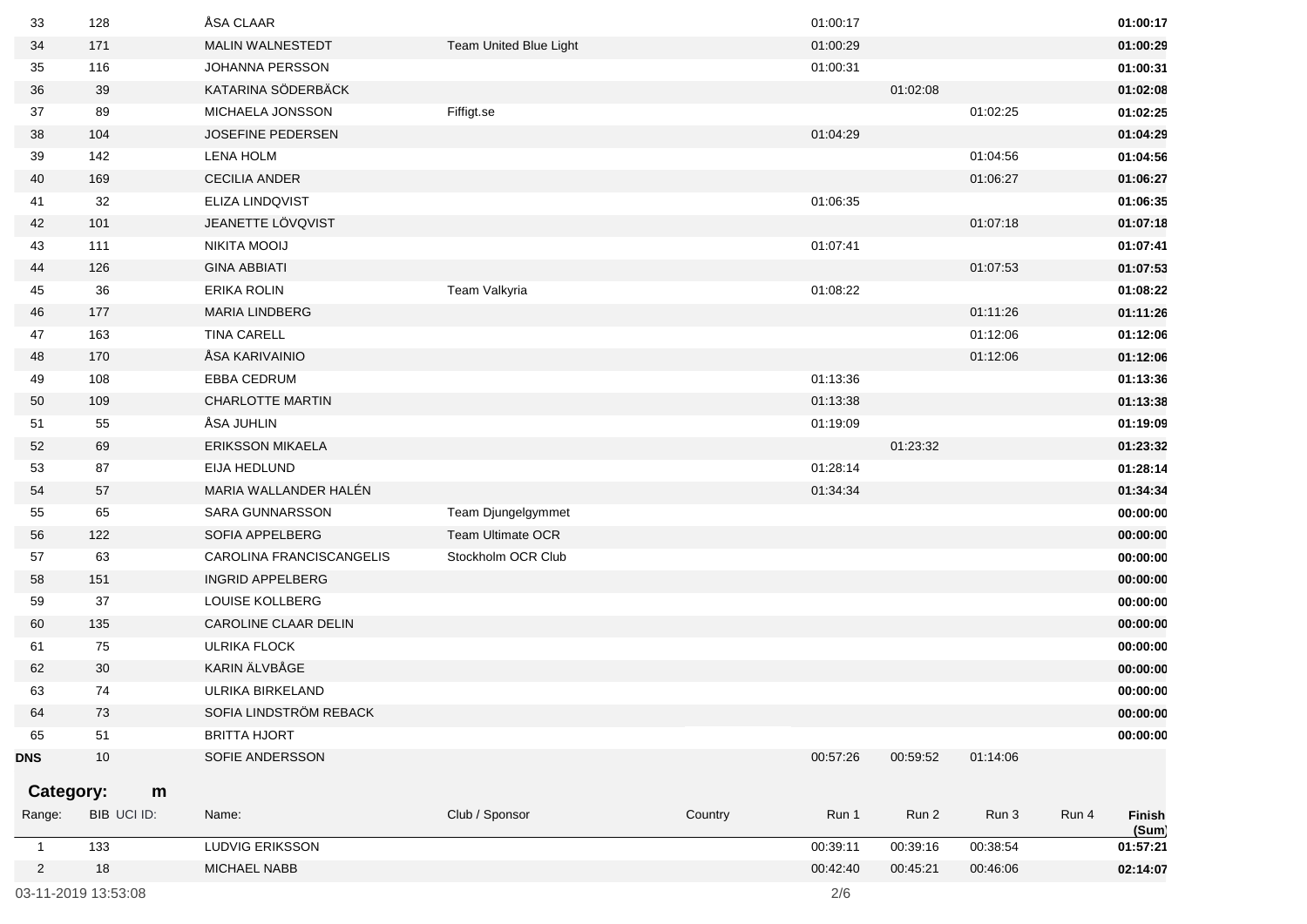| 3              | 166                 | OLIVER ANGELSIÖÖ         |                              | 00:43:19 | 00:46:14 | 00:48:52 | 02:18:25 |
|----------------|---------------------|--------------------------|------------------------------|----------|----------|----------|----------|
| 4              | 176                 | <b>JOAKIM PERANI</b>     |                              | 00:46:45 | 00:47:24 | 00:48:08 | 02:22:17 |
| 5              | 121                 | PETTER SUNDIN            |                              | 00:44:51 | 00:47:54 | 00:51:54 | 02:24:39 |
| 6              | 129                 | <b>KNUT ANDER</b>        | åkersberga spring            | 00:44:51 | 00:47:23 | 00:53:42 | 02:25:56 |
| $\overline{7}$ | 179                 | JONI PERÄLÄ              |                              | 00:47:02 | 00:49:02 | 00:50:47 | 02:26:51 |
| 8              | 165                 | ULF ANGELSIÖÖ            |                              | 00:47:09 | 00:49:30 | 00:51:42 | 02:28:21 |
| 9              | 95                  | <b>ODD LARSON</b>        |                              | 00:48:34 | 00:50:40 | 00:51:46 | 02:31:00 |
| 10             | 58                  | <b>TILL GUTZEN</b>       |                              | 00:47:12 | 00:49:39 | 00:56:09 | 02:33:00 |
| 11             | 64                  | DOMINIC HOBEN            | Stockholm OCR Club           | 00:47:58 | 00:51:00 | 00:55:03 | 02:34:01 |
| 12             | 149                 | <b>FREDRIK LIND</b>      | OCR Stockholm IF             | 00:47:55 | 00:51:12 | 00:55:44 | 02:34:51 |
| 13             | 59                  | VILLE SALOMÄKI           |                              | 00:51:12 | 00:50:30 | 00:55:35 | 02:37:17 |
| 14             | 21                  | <b>JOHAN LUNDKVIST</b>   |                              | 00:49:31 | 00:52:50 | 00:55:00 | 02:37:21 |
| 15             | 160                 | JOHAN SEGERSTRÖM         |                              | 00:54:08 | 00:53:30 | 00:51:32 | 02:39:10 |
| 16             | 132                 | <b>BILL KURTSON</b>      |                              | 00:51:56 | 00:53:21 | 00:56:22 | 02:41:39 |
| 17             | 115                 | <b>MATIAS GODIN</b>      |                              | 00:55:55 | 00:52:28 | 00:54:24 | 02:42:47 |
| 18             | 114                 | <b>SIMON MINNHAGEN</b>   |                              | 00:55:56 | 00:52:31 | 00:54:26 | 02:42:53 |
| 19             | 152                 | <b>CARL ALMGREN</b>      | Drift Running Club           | 00:50:12 | 00:52:58 | 00:59:46 | 02:42:56 |
| 20             | 67                  | <b>CARL LIDBLAD</b>      |                              | 00:51:56 | 00:55:03 | 00:57:07 | 02:44:06 |
| 21             | 168                 | JONAS WÅÅG               |                              | 00:51:59 | 00:53:58 | 00:58:57 | 02:44:54 |
| 22             | 6                   | <b>MIKAEL ERIKSSON</b>   | åkersberga spring            | 00:51:17 | 00:53:05 | 01:01:27 | 02:45:49 |
| 23             | 48                  | PO FAGERSTRÖM            |                              | 00:56:07 | 00:50:28 | 01:00:50 | 02:47:25 |
| 24             | 105                 | KARL JOHAN LUNDKVIST     |                              | 00:51:35 | 00:54:08 | 01:05:22 | 02:51:05 |
| 25             | 17                  | ROBERT DAHLBERG          |                              | 00:52:57 | 00:53:28 | 01:05:03 | 02:51:28 |
| 26             | 35                  | <b>MARTIN HALLDIN</b>    |                              | 00:53:48 | 00:55:42 | 01:03:05 | 02:52:35 |
| 27             | 20                  | <b>GUSTAV HENRIKSSON</b> | Täby IS                      | 00:51:48 | 00:55:41 | 01:07:45 | 02:55:14 |
| 28             | 19                  | <b>FREDRIK SEVERIN</b>   | <b>FEAR</b>                  | 00:48:51 | 00:53:43 | 01:19:28 | 03:02:02 |
| 29             | 46                  | <b>KEVIN MOORE</b>       |                              | 00:56:18 | 00:56:06 | 01:09:54 | 03:02:18 |
| 30             | 84                  | RICKARD UNNERBÄCK        | Åkersberga Triathlonförening | 00:56:28 | 00:57:09 | 01:09:02 | 03:02:39 |
| 31             | 172                 | <b>TOMAS BERG</b>        |                              | 00:54:42 | 00:56:21 | 01:16:20 | 03:07:23 |
| 32             | 92                  | <b>RUNE BERGQVIST</b>    |                              | 00:57:10 | 00:59:00 | 01:11:17 | 03:07:27 |
| 33             | 97                  | GLENN JÄDERLUND          |                              | 01:00:30 | 01:00:57 | 01:06:35 | 03:08:02 |
| 34             | 60                  | ÖRJAN ÖSTERVALL          |                              | 00:57:06 | 00:58:12 | 01:14:13 | 03:09:31 |
| 35             | 5                   | RYSZARD STAWARZ          |                              | 00:56:11 | 00:59:58 | 01:17:46 | 03:13:55 |
| 36             | 16                  | JOHAN BERGMAN            |                              | 00:55:45 | 00:55:18 | 01:25:52 | 03:16:55 |
| 37             | 139                 | PÄR BERGSMAN             |                              | 00:43:29 | 00:52:13 |          | 01:35:42 |
| 38             | 167                 | ELLIOT ANGELSIÖÖ         |                              | 00:47:28 |          | 00:53:56 | 01:41:24 |
| 39             | 34                  | <b>VIKTOR WESTIN</b>     |                              | 00:48:12 | 00:53:39 |          | 01:41:51 |
| 40             | 45                  | ROBIN ÖBERG              |                              | 00:50:53 | 00:53:00 |          | 01:43:53 |
| 41             | 143                 | SIMON JUSTESEN           |                              | 00:51:11 | 00:52:56 |          | 01:44:07 |
|                | 03-11-2019 13:53:08 |                          |                              | 3/6      |          |          |          |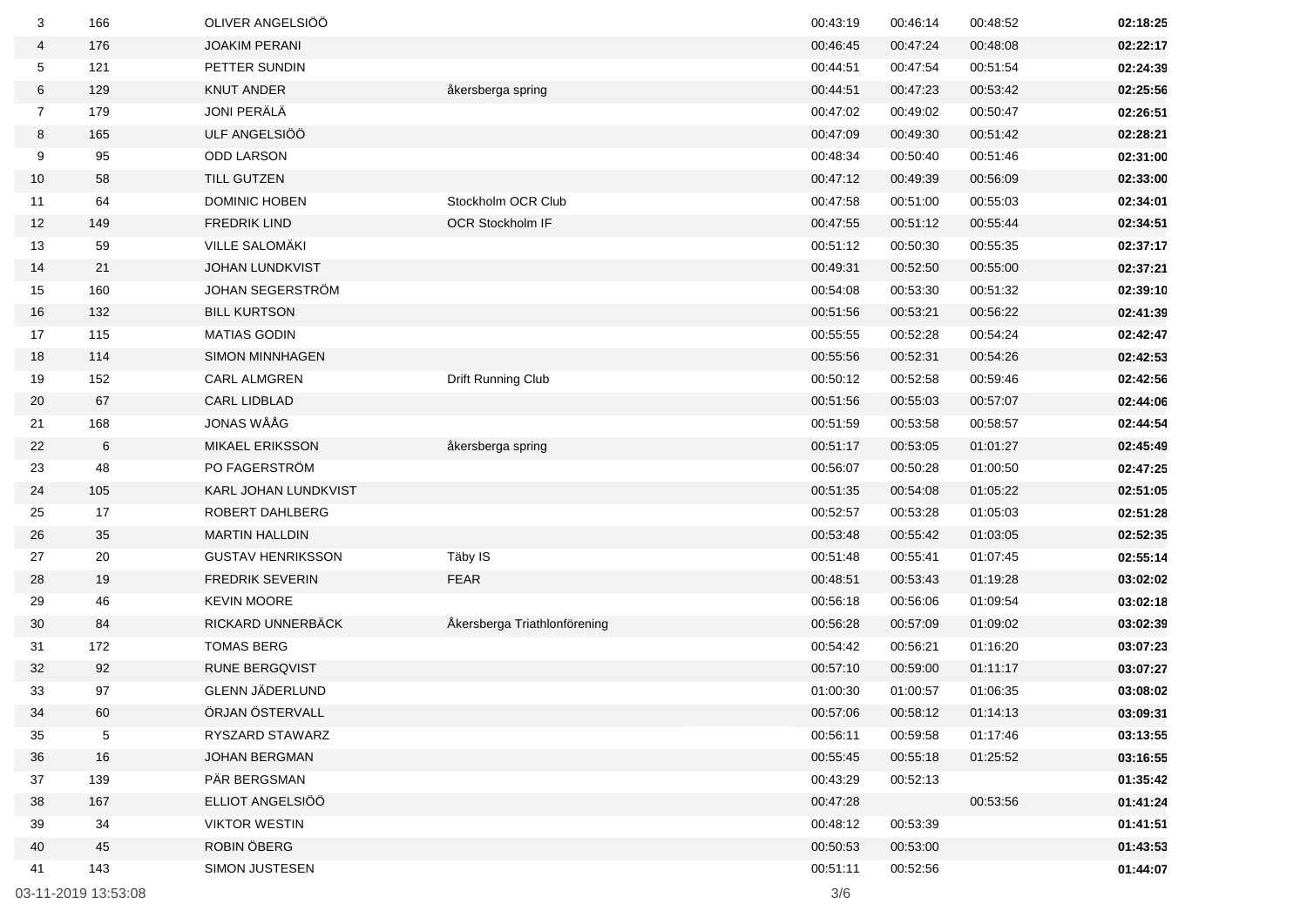| 42 | 107                 | <b>OSCAR STIG</b>         |                              | 00:51:53 | 00:58:56 |          | 01:50:49 |
|----|---------------------|---------------------------|------------------------------|----------|----------|----------|----------|
| 43 | 161                 | <b>MATTIAS HELLGREN</b>   |                              | 00:52:15 |          | 00:58:52 | 01:51:07 |
| 44 | 98                  | NIKLAS BROSJÖ             |                              | 00:54:54 | 00:59:02 |          | 01:53:56 |
| 45 | $\mathbf{1}$        | ROBERT BERGSTRÖM          |                              |          | 00:55:10 | 00:59:43 | 01:54:53 |
| 46 | 22                  | MATTIAS HERMANSSON        |                              | 00:55:43 | 00:59:49 |          | 01:55:32 |
| 47 | 159                 | ANDERS SEGERSTRÖM         |                              | 00:54:30 | 01:01:23 |          | 01:55:53 |
| 48 | 43                  | JOHAN DAHLÉN              |                              | 00:52:21 | 01:03:57 |          | 01:56:18 |
| 49 | $\overline{2}$      | <b>CLAES PETTERSSON</b>   |                              | 00:56:10 |          | 01:02:06 | 01:58:16 |
| 50 | 106                 | JESPER SANNEL             |                              | 00:58:05 | 01:02:16 |          | 02:00:21 |
| 51 | 162                 | ANIBAL OROSTICA           |                              | 00:57:45 | 01:03:17 |          | 02:01:02 |
| 52 | 44                  | HAMPUS DAHLÉN             |                              | 00:56:20 | 01:04:48 |          | 02:01:08 |
| 53 | 157                 | ERLAND WALDRÉUS           |                              | 00:56:44 | 01:04:29 |          | 02:01:13 |
| 54 | 40                  | NICKLAS MÖLLER            |                              | 00:57:27 | 01:04:44 |          | 02:02:11 |
| 55 | 24                  | <b>KRISTIAN LINDKVIST</b> |                              | 00:56:06 | 01:09:58 |          | 02:06:04 |
| 56 | 12                  | <b>MARCUS HOLGERSSON</b>  | Sumo Brothers                | 00:59:13 | 01:11:01 |          | 02:10:14 |
| 57 | 72                  | <b>JONAS KARLSSON</b>     |                              | 01:03:39 |          | 01:10:04 | 02:13:43 |
| 58 | 154                 | OLA ALBERTSSON            |                              | 01:06:42 |          | 01:11:49 | 02:18:31 |
| 59 | 29                  | <b>KENNETH GUSTAVSSON</b> |                              | 01:06:10 |          | 01:17:05 | 02:23:15 |
| 60 | 156                 | MIKAEL LARSSON            |                              | 01:11:57 |          | 01:20:22 | 02:32:19 |
| 61 | 66                  | MAGNUS THORHEDE           |                              | 00:41:33 |          |          | 00:41:33 |
| 62 | 144                 | <b>WILHELM KARLSSON</b>   | The Running Burrito Brothers | 00:41:52 |          |          | 00:41:52 |
| 63 | 94                  | ANDERS LINDBERG           | åkersberga spring            |          |          | 00:46:42 | 00:46:42 |
| 64 | 120                 | <b>FREDRIK ENEROTH</b>    |                              |          |          | 00:51:17 | 00:51:17 |
| 65 | 137                 | <b>FREDRIC EDIN</b>       |                              | 00:53:54 |          |          | 00:53:54 |
| 66 | 164                 | <b>MARTIN CARELL</b>      |                              |          |          | 00:55:05 | 00:55:05 |
| 67 | 138                 | PHILIP KURTSON            |                              | 00:56:29 |          |          | 00:56:29 |
| 68 | 150                 | <b>ANDREAS FRIMAN</b>     |                              |          | 00:56:54 |          | 00:56:54 |
| 69 | 146                 | NIKLAS HOLMBERG           | The Running Burrito Brothers | 00:57:30 |          |          | 00:57:30 |
| 70 | 96                  | DAN LANGELOTZ             |                              | 00:57:53 |          |          | 00:57:53 |
| 71 | 112                 | <b>JOHAN MOOIJ</b>        |                              | 00:58:26 |          |          | 00:58:26 |
| 72 | 14                  | DICK SJÖSTRAND            | <b>Sumo Brothers</b>         | 01:00:26 |          |          | 01:00:26 |
| 73 | 4                   | NILS LEFRING              |                              |          |          | 01:00:33 | 01:00:33 |
| 74 | 88                  | PER JONSSON               | Fiffigt.se                   |          |          | 01:02:03 | 01:02:03 |
| 75 | 178                 | PDR HENNINGSOHN           |                              | 01:03:13 |          |          | 01:03:13 |
| 76 | 13                  | DANIEL LUNDQVIST          | Sumo Brothers                | 01:03:26 |          |          | 01:03:26 |
| 77 | 118                 | DANIEL AVRE LAMS          |                              | 01:03:46 |          |          | 01:03:46 |
| 78 | 15                  | PATRIK HIVEN              |                              |          |          | 01:04:54 | 01:04:54 |
| 79 | 31                  | WILLIAM BJÖRNSTJERNA      |                              | 01:06:34 |          |          | 01:06:34 |
| 80 | 56                  | <b>ANDREW PERRY</b>       |                              | 01:07:36 |          |          | 01:07:36 |
|    | 03-11-2019 13:53:09 |                           |                              | 4/6      |          |          |          |